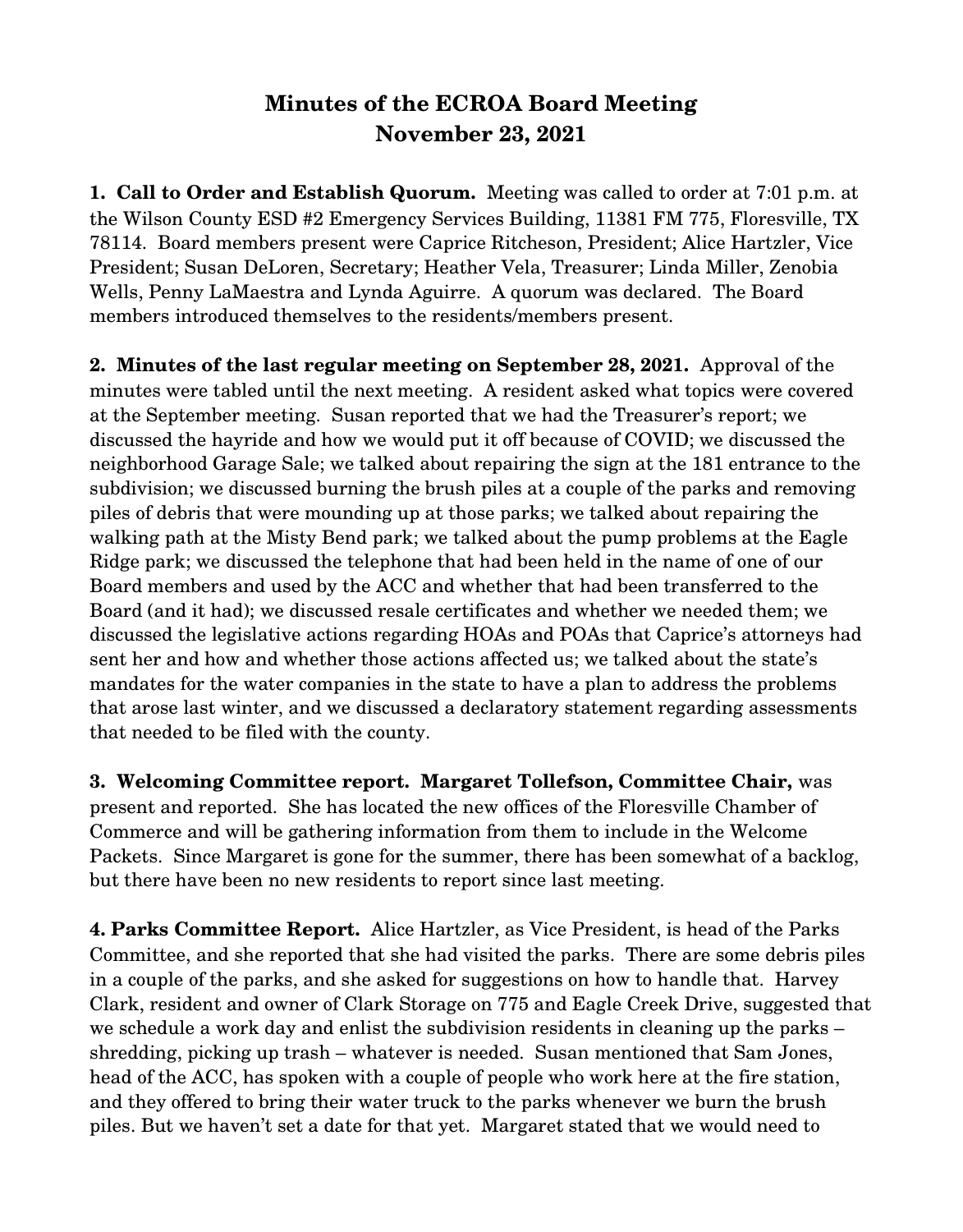check with the county to make sure there was no burn ban in effect, and several people remarked that currently there was no burn ban in effect.

Caprice asked about the wells servicing the ponds in the parks. Aaron Hartzler, Alice's husband and past Board president, stated that Sam was handling the one well's problems with Steven's Drilling. Aaron continued that he had forwarded Heather a couple of invoices for pump repair to be paid, but he and Alice had driven by the park a couple of days before, and the pump was not running. Caprice said that she would speak with Sam to see what had been done and why the pump was not in operation since Sam was not at the meeting to report. Caprice then asked Heather whether she had paid the invoices yet and directed her not to pay them until it could be determined that the work had been done and the pump was operational. Harvey suggested that we acquire insurance for such failures, and both Caprice and Heather said the Board carried only P&L insurance, which would not cover a pump failure. Harvey suggested we might ask for bids on insuring just equipment, and Caprice agreed we would do that. Since there are two wells, we will investigate insuring equipment for two wells.

**5. Treasurer's Report.** As of November 23, 2021: Debts owed: 2 invoices to Steven's Drilling totaling \$4,721.57 The October 2021 checking account statements show:

| <b>Beginning Balance</b> | \$18,028.88 |
|--------------------------|-------------|
| Deposits, etc.           | \$2,494.83  |
| Checks, etc.             | \$2,588.93  |
| <b>Ending Balance</b>    | \$17,934.78 |

Total Accounts Receivable as of  $11-23-21$  is  $$27,407.40$  (a decrease of  $$2,127.27$  since last month.

Caprice asked if Heather was going to send out past due notices on the 64 lots that were more than 2 years past due; Heather replied that those notices were going out in December. Caprice reviewed: for those that remained past due, next we would send out a certified letter stating the past due amount must be paid. If the amount remained unpaid, next we would file a lien on the property.

**6. ACC Report.** Sam Jones, ACC Chairman, was absent from the meeting and did not send a report, so this agenda item was tabled.

## **7. Old Business.**

a. Status of gravel pack of well. This will be covered with Sam relevant to Agenda item #4.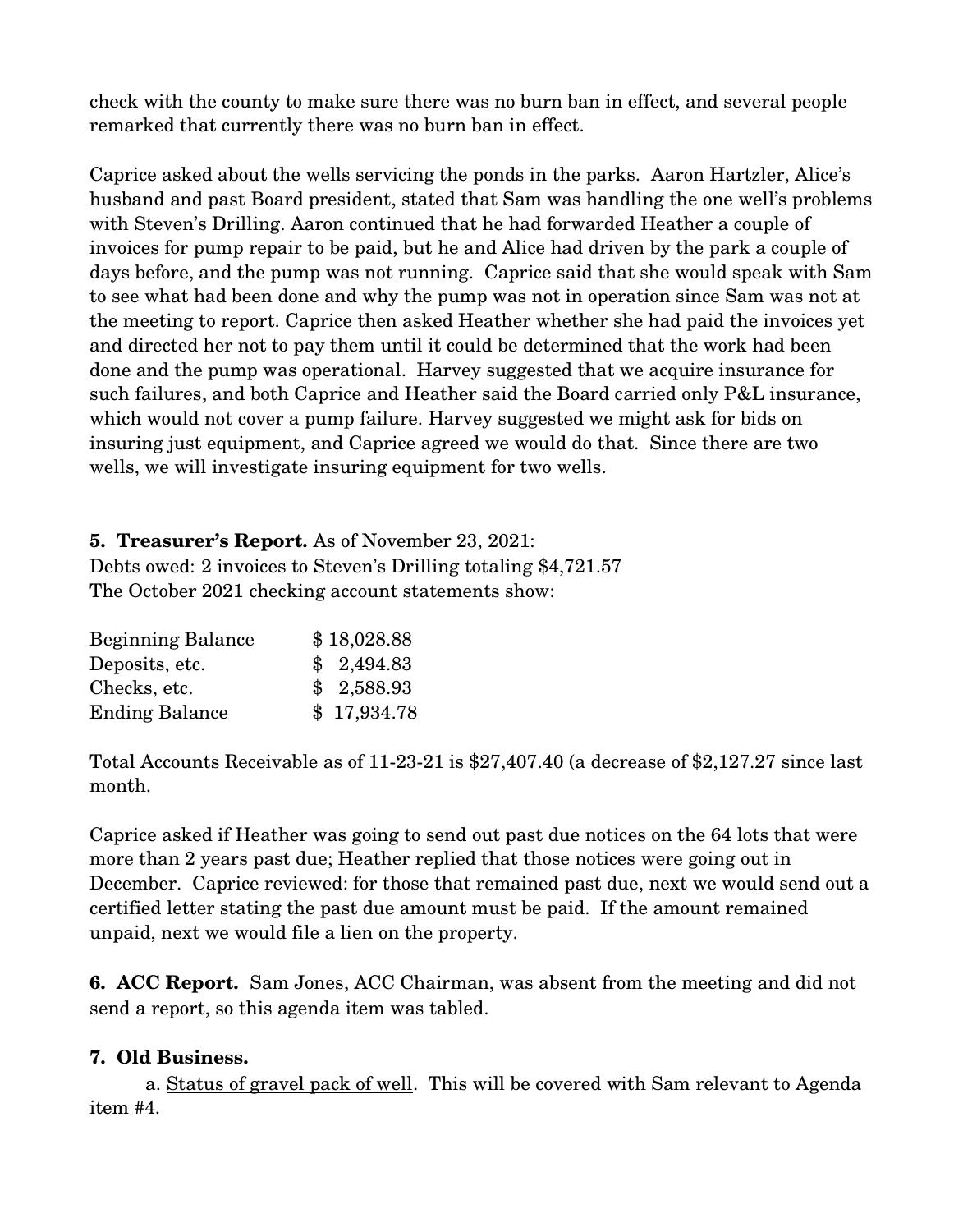b. ACC – Content of Zoom meeting on new regulations. Sam was supposed to send each of the Board members a copy of the recording of the meeting. He has not done so. Caprice will ask him about it.

c. Garage Sale – What worked and what didn't. Alice noted that she believed it was "pretty good," but she continued that the reason she felt it was successful is that she and Aaron had put a sign down at the end of their road, and that most people who came by did not know that the Garage Sale was even going on and came by their house because of the sign they had put up. So she believed that in the future we should put more emphasis on the advertising of the Garage Sale. Harvey suggested that the next time we should offer booths Instead of at one of the parks, we should set up booths at his place (Clark's Storage at Eagle Creek Drive and 775), because it was behind a fence, had lighting, and we could erect a large sign there saying "ECROA Garage Sale," as everyone who drives by there can see the sign and know what's going on. Caprice noted that next year we should make sure that a Garage Sale announcement should go in the newsletter. It was agreed by the Board that we needed to start planning the Garage Sale much earlier and advertising it more extensively next year. Aaron suggested putting different color tape around the signs at the entrances, since red tape was used this time, and red tape usually announced notice of an upcoming Board meeting.

Caprice also noted that next year we definitely needed to hold the hayride, since that brought the community together and families looked forward to it, knew it was happening, and it was definitely announced in the newsletter. She suggested that perhaps we could do both the Garage Sale and the Hayride next year.

Caprice also commented on the signage. She thinks the Board should seriously consider investing in signs, such as real estate signs, that are stuck into the ground and contains a printed message, everything except the date. The date would be in a dry-erase portion of the sign so it could be changed as needed. She said we need only eight of them. Harvey mentioned that his business planned to erect a wall on his property in front of the business with an enclosed sign that could be used as a community bulletin board to announce ECROA events. This would be erected at Harvey's expense. The sign would also be used to advertise his business and that of 181 Auto, which is at the same location. Caprice asked for the business's phone number, and Henry offered 210-990-4777.

Caprice summarized the decisions the Board had agreed upon, namely that we need to start earlier to plan and publicize the event throughout the area; we have to include it in the newsletter, and we need to erect signs within the subdivision advertising it in an effort to increase participation.

Susan stated that she had a couple subjects that were old business from the last meeting but were not on the agenda.

First, we had discussed taking bids to repair the sign at the Eagle Ridge Blvd. entrance off Hwy. 181, and she had not heard any more about it. Were bids taken, and if so, who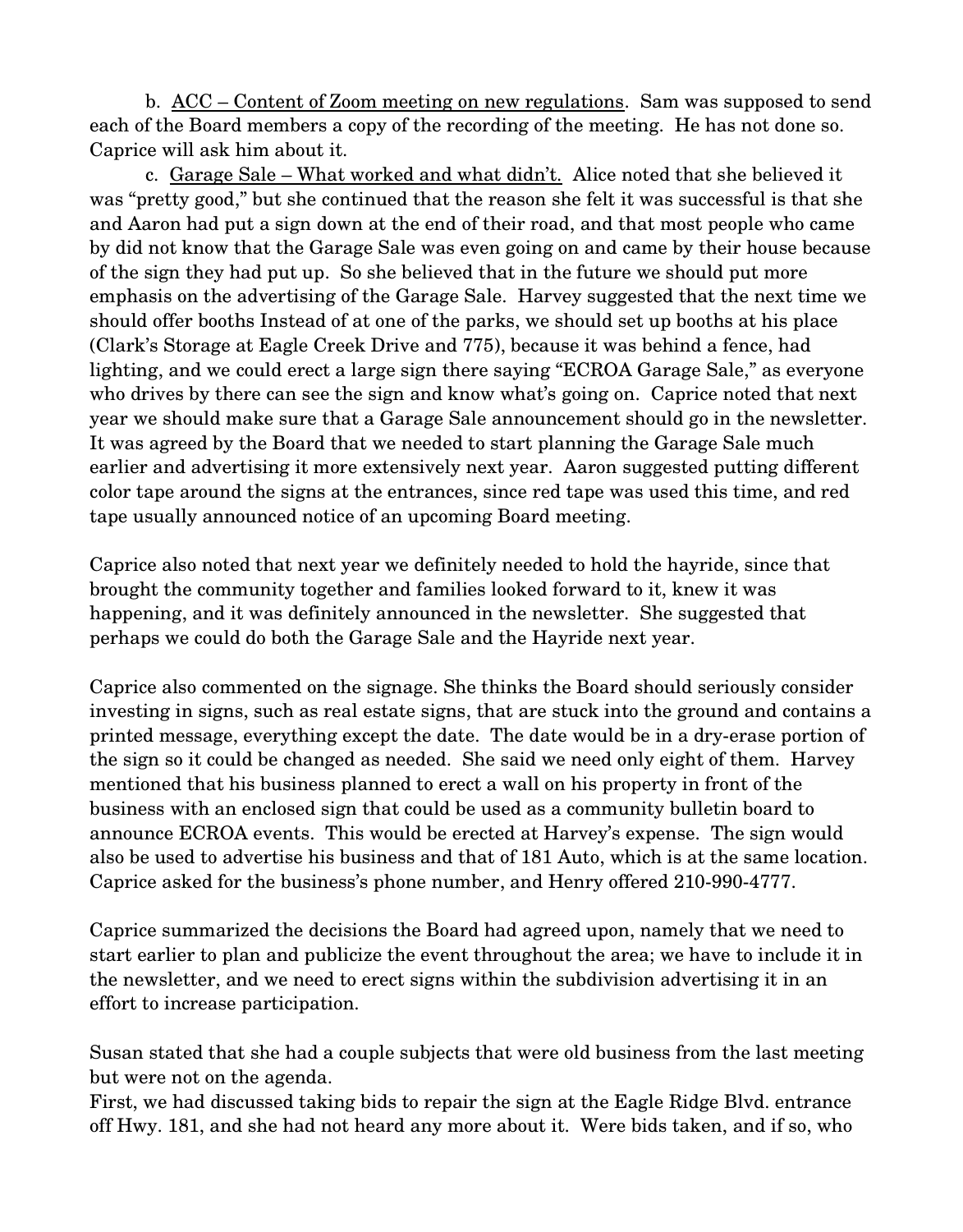submitted them and how much were they for? Heather asked if the bids were for a "band-aid" for the sign, and if so, how many "band-aids" were we going to put on that sign? Aaron noted that one of two things had to happen with that sign: either we would have to tear it down or completely rebuild it. Penny volunteered to work up a process to take bids to check the sign and repair it if possible, and Caprice instructed her to contact some contractors, explain the situation to them and ask them to come look over the sign, decide what needed to be done - either take it down or restore it - and submit a bid. Three to five bids should be sufficient for the Board to make a decision.

Susan also remarked that Sam had mentioned dealing with the burn piles stacking up at the parks, and she wondered if that were still an issue. There is no burn ban currently in place, and Sam has already spoken with members of ESD #2 regarding their bringing their water truck to each park as the burning was taking place, and they had agreed. This subject was tabled until we could contact Sam about it.

It was suggested that we could organize a community-wide "work day" to prepare the parks for the work that needed to be done, and advertise it to the residents electronically.

**6. New Business.** Caprice remarked that before we considered agenda items, she related a subject she considered had to be addressed. She pulled the management certificate that is on file for ECROA, and it's fine except for needing a phone number, an email address, and we have to list every fee that we collect, such as a late fee on dues payments, a fee for a resale certificate, a transfer fee for the transfer of property between owners, etc. Every fee that we charge must be listed in the management certificate. Also, we have to put our by-laws on the website, state that our deed restrictions are available on the website and give the website address, and be sure to include any amendments made, including for commercial property. Once these inclusions are made, we have to file the management certificate again, and we need a recorded copy. The Texas Real Estate commission has to have a recorded copy by December first. Heather noted that an electronic copy could also be filed by that date.

Stephanie Blankenship, a commercial property owner, asked what amendments had been made to commercial property deed restrictions, and Caprice answered that she didn't know of any amendments that had been made to those property restrictions, that the commercial property's restrictions had been amended earlier and she was not aware of any newer ones. She thinks the earlier restrictions were just not listed. She said she would go on the Wilson County website and see if there were any in force that were not listed there.

Susan asked if the Board were going to charge late fees, and Heather answered that we did charge late fees. Susan asked the amount of the late fees, and Heather stated they were a percentage of the amount of dues that were late, i.e., if the late amount was \$60, then the late fee would be approximately \$1.31. Susan asked that if a property owner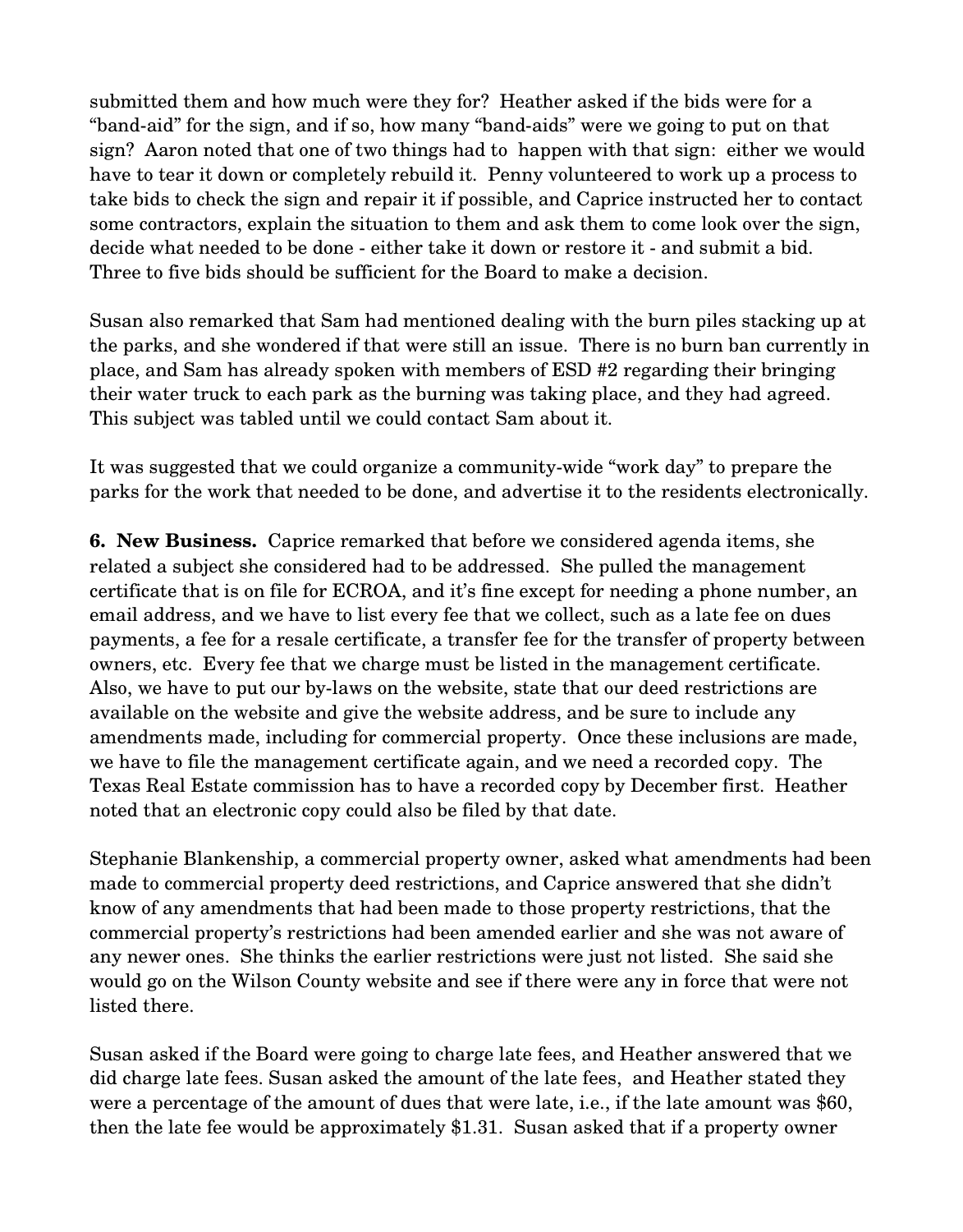was three years or four years behind, the amount owed would include a percentage of the total late dues? Heather answered in the affirmative.

Caprice asked what we charged for transfer fees, and Heather answered there was no transfer fee. Caprice stated there should be, that we should charge a \$75.00 transfer fee, which was the industry standard for other HOA's and POA's. She said there should also be a fee for a resale certificate. Susan moved that we institute a transfer fee and a fee for a resale certificate; the motion was seconded by Heather, voted on and passed unanimously. After some discussion, the Board agreed to charge \$75.00 for a transfer fee and \$150.00 for a resale certificate. Alice moved that the Board charge these amounts for these documents; the motion was seconded by Linda and passed unanimously.

**a. Discussion of ways to contact** homeowners. Heather noted that we do not have an email list for the residents. She has been collecting email addresses as she spoke with residents about other subjects, but she was far from having a complete list. Caprice suggested we put a blurb on the website requesting residents submit their email address so we can send out the newsletter and announcements electronically, we can address emergencies like what happened last winter and we can save a huge amount of dues money compared to mailing things out. Zenobia volunteered to write the notice to be posted to the website, and Susan will post it.

**b. Inspection of Aqua Texas facilities by licensed inspector.** Caprice asked Aaron if he had been able to contact the company's representative for this area. Aaron reported that no, he had not been able to reach the company's rep who he believes is named Rhett, but he did have contact information for him. Caprice asked that Aaron send that information to her so she could arrange for the inspection, and Aaron agreed to do so.

 Caprice's son has all the license requirements to conduct the required inspection, and Caprice will talk to him about conducting our inspection. Caprice wants to get this inspection done before it gets too cold this winter.

**c. Contingency plan in case of another water disaster.** After last winter's water outage Aqua Texas promised all sorts of communications with the residents of the areas they service including setting up panels of representatives of ECROA to work with the company. According to Aaron, this idea ran into trouble with state laws governing such ratepayer panels, and so far nothing has been organized.

 After discussion it was suggested that a sign such as the real estate signs discussed earlier could be be placed next to each mailbox kiosk sending people to the website as well as sending their email address to the ECROA email address, which could then be forwarded to Heather for her list of resident email addresses. Caprice volunteered to check on the price of the signs, including frames, for enough signs to post one at each entrance into the subdivision and one next to each mailbox kiosk.

**d. Discussion of roles of board members and duties.** As a regular Board member, that is, not an officer, one doesn't have assigned duties. It's up to each member to take up duties as they volunteer for them or as they are assigned by the Board.